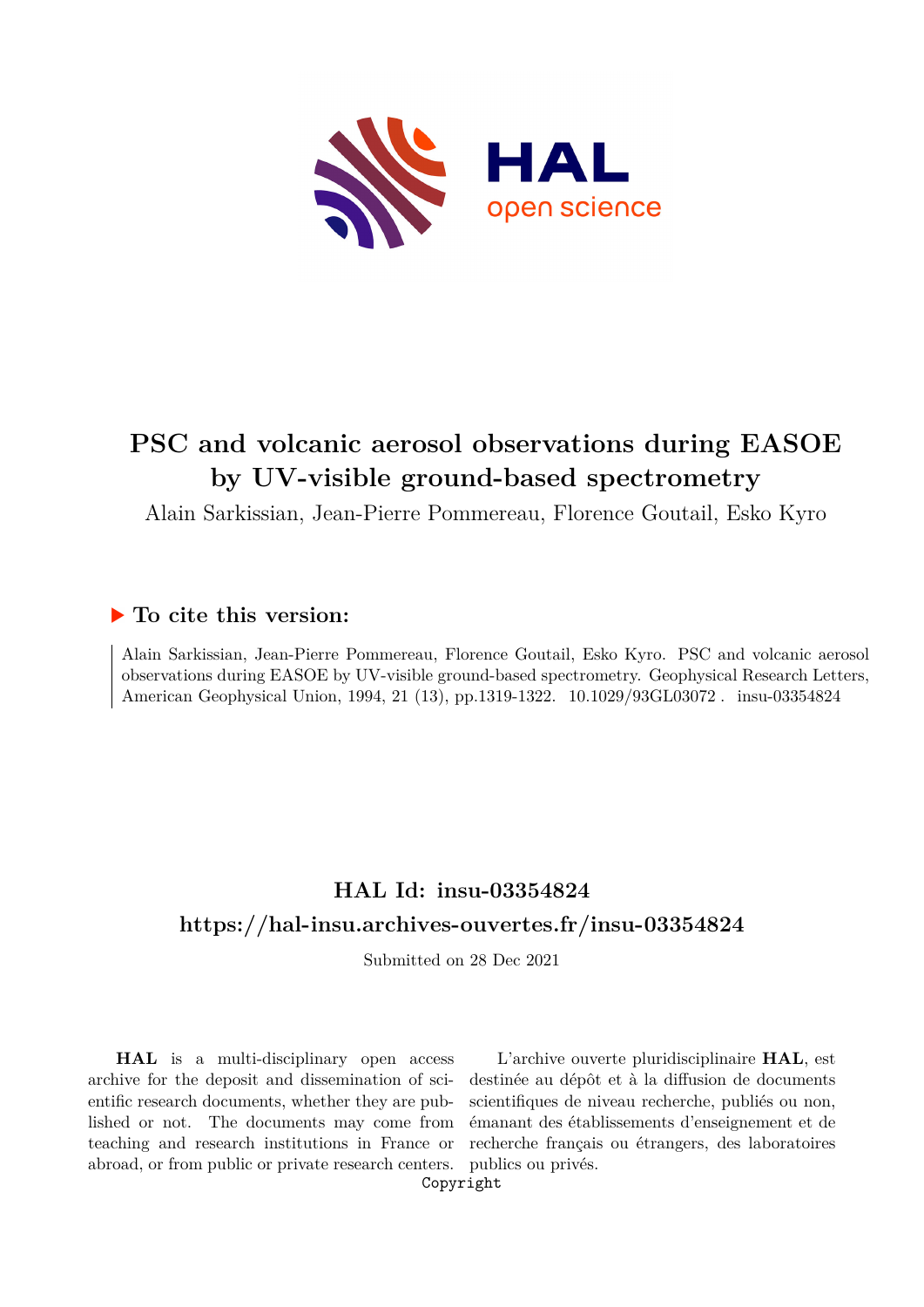## **PSC and volcanic aerosol observations during EASOE by UV-visible ground-based spectrometry**

**Alain Sarkissian, Jean-Pierre Pommereau, and Florence Goutail** 

Service d'Aéronomie, Verrières-le-Buisson, France

### **Esko Kyro**

Finnish Meteorological Institute, Sodankylä, Finland

**Abstract. Twilight sky colour measurements were made using ground-based UV-visible S AOZ spectrometers at four stations along the Arctic circle during EASOE. The results show that volcanic aerosol from the Pinatubo eruption of June 1991 first appeared above the Arctic in September 1991. The aerosol layer thickened progressively during the autumn and had spread to all four stations, outside in the very low stratosphere, as well as inside the polar vortex, by mid-January. For the rest of the campaign, to mid-March, little further change was seen. The aerosol would have masked any PSCs that may have occurred at altitudes less than 22 km. However, PSCs at higher altitudes should have been detected, had their optical thickness exceeded 0.01. Only one was recorded during EASOE: on 28-29 December**  1991, in contrast to their frequent occurrence in January and **early February 1990.** 

#### **Introduction**

**Polar stratospheric clouds (PSCs) and aerosol are important features of the atmosphere, providing sites for heterogeneous chemical reactions that may be precursors to ozone loss. They can be monitored from the ground using a colour index derived from UV-visible spectrometers recording zenith sky spectra in twilight. This index has been**  used to interpret observations made in 1990 at Kiruna (68°N, **21øE) in Sweden [Sarkissian et al., 1991] and four years of observations (1988-1991) made at Dumont d'Urville in Antarctica [Sarkissian et al., 1992]. As shown by a radiative transfer model, the colour of the zenith sky during twilight is shifted towards the red by high altitude (22-28 km) thin layers of PSCs or volcanic aerosol, and towards the blue by low altitude (12-20 km) thick scattering layers.** 

**Four UV-visible SAOZ diode array spectrometers were**  deployed in the Arctic during EASOE: at Sodankylä in Finland (67°N, 27°E), at Scoresbysund in Greenland (71°N, **22øW), on board the Norwegian weather ship Polarfront (66øN, 2øE) and at Zhigansk in Siberia (67øN, 123øE). The results of these continuous observations are discussed.** 

#### **Colour Index Method**

**The SAOZ diode array spectrometer is a broad-band (300-600 nm), medium resolution (0.6 nm) instrument** 

**Copyright 1994 by the American Geophysical Union.** 

**Paper number 93GL03072 0094-8534/94/93GL-03072503.00** 

**[Pommereau and Goutail, 1988], designed to make measurements of total ozone and of NO2 twice a day at twilight. It records spectra of the zenith sky every five minutes while there is sufficient light, that is until the solar**  zenith angle (SZA) exceeds 94-95°, depending on the cloud **cover. The spectra are corrected for the results of molecular absorption by 03, NO2, 04 and H20 using an iterative differential procedure. The residual twilight spectra depend only on the scattering properties of the atmosphere. They are very sensitive to the presence or absence of layers of scattering particles at various altitudes.** 

**We define the colour index, CI, of the zenith sky as the ratio of the fluxes observed simultaneously at 550 and 350 nm. The uncertainty in CI arising from uncertainty in correcting for ozone absorption at 550 nm is less than 1% [Goutail et al., 1992]. CI is strongly dependent on the scattering properties of the lower troposphere at moderate SZA and, since the mean height of primary scattering increases with increasing SZA, of the upper troposphere at twilight. Blue skies have small CI. Clouds redden the zenith sky, giving larger CI. When multiple scattering is greatly enhanced, as in snow showers, very large CI are found.** 

**Generally in twilight, CI is found to remain constant for**  SZA between 90° and 93°, provided the tropospheric cloud **cover does not vary too much. However, large increases and decreases have been recorded with no change in tropospheric cloud cover, principally in winter. These changes must be caused by scatterers in the stratosphere, since the troposphere is not directly illuminated. We interpret such changes as indicators of the presence of PSCs. We define a**  twilight variation index,  $\Delta CI(SZA)$ , as  $CI(SZA)/CI(90^{\circ}).$ 

**A simple radiative transfer model was used to assess the effects of scattering layers in the stratosphere on ACI measured at ground-level [Sarkissian et al., 1991]. The atmosphere istreated as a series of spherical shells each 1 km thick. It has been found that high altitude (22-28 km) and geometrically thin (1-5 km) scatterers cause the zenith**  sky to redden as the SZA increases  $(\Delta CI > 1)$ .  $\Delta CI(92.5^{\circ})$ **increases with increases in altitude and in optical thickness of the scattering layer, but decreases as the geometrical thickness of the layer'increases. Low altitude (12-20 km) and geometrically thick (5-10 km) scattering layers make the**  zenith sky more blue as SZA increases  $(\Delta CI < 1)$ , and **ACI(92.5 ø) decreases with increases in the optical and geometrical thicknesses of the scattering layer.** 

**Observations in northern Scandinavia, 1990-1992.** 

**Figure 1 shows data from January 1990 to mid-August 1992 (recorded for the first month at Kiruna, thereafter at**  Sodankylä). The three panels are, from top to bottom,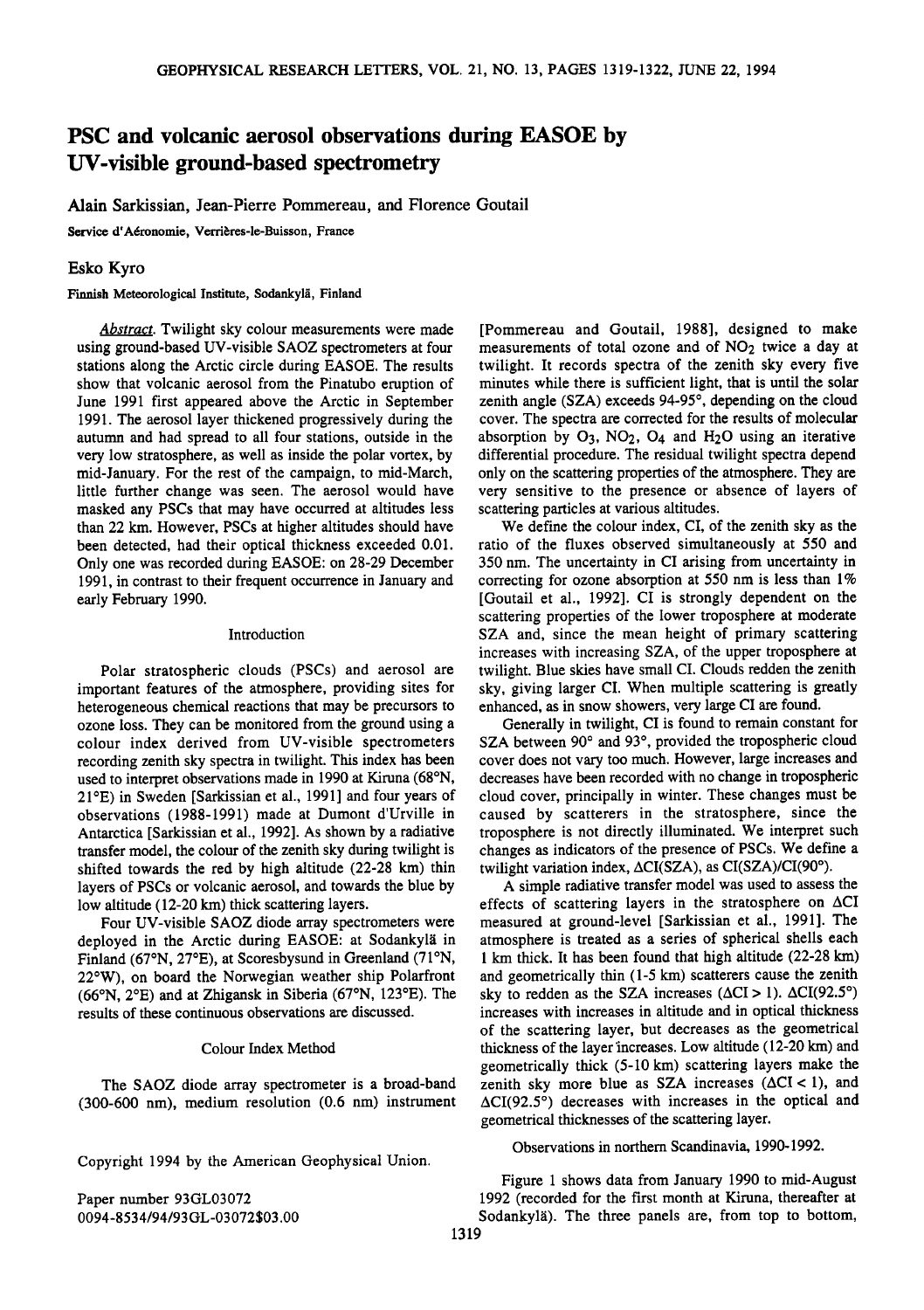

Fig. 1. Twilight sky colour index at 90° SZA (upper panel), colour index variation at 92.5° SZA (middle panel) and 50 hPa temperature observed at Kiruna (first month) thereafter at Sodankylä from 1990 until 1992.

CI(90 $\degree$ ),  $\Delta$ CI(92.5 $\degree$ ), and the temperature at 50 hPa as **measured by radio-sondes. There are no data for October 1990, and gaps in CI and ACI in mid-winter and midsummer when the SZA does not reach the required values (the sun does not rise, or does not set). Both morning and evening values of CI and ACI are plotted; the lines are 30 day running means.** 

Changes in cloud cover cause CI(90°) to fluctuate from **day to day by up to 20% from the mean. Larger positive departures indicate enhancements of multiple scattering as in snow showers or under cumulo-nimbus clouds.** 

**There is a weak minimum in the 30-day running mean of the CI in March 1990, but no apparent change in March 1991. The variation is much weaker than the systematic seasonal minimum seen in Antarctica, which we interpreted as the cleaning of the stratosphere by sedimentation during winter, with the formation of a scattering layer at altitudes between 10 and 14 km [Sarkissian et al., 1992], consistent with changes seen earlier by SAMS II [McCormick and Trepte, 1987].** 

**After a slight reddening in October and November 1991, CI decreased rapidly to very low values in January and February 1992, and thereafter climbed slowly. This is attributed to the volcanic aerosols resulting from the eruption of Mount Pinatubo in June 1991.** 

Day-to-day variations of  $\Delta CI(92.5^{\circ})$  were generally **small, except in winter. This, together with the absence of correlation with spikes in CI, suggests that the tropospheric component of CI is efficiently eliminated in forming ACI. There were particularly large excursions of ACI, up and down, in January and February 1990. The largest were recorded on 4-6 February during the Cheops III campaign [Pommereau and Schmidt, 1991]. An ozone "mini-hole" was reported, with temperatures in the stratosphere falling to 178 K [Sarkissian et al., 1991]. Just one event was seen in 1991: on 22-23 January, also associated with a mini-hole event [Goutail et al., 1993].** 

**No large departures from the mean of ACI were recorded**  at Sodankylä during the winter 1991/92. ΔCI decreased **slowly from September until January, and then remained steady until the end of March. The decline is attributed to the advection of Pinatubo aerosol. In contrast to the reddening** 

**reported from Antarctica [Sarkissian et al., 1992], the shift at**  Sodankylä was to the blue. This suggests that the aerosol **layer in the Arctic was at lower altitude than the layer in Antarctica, that is in agreement with lidar observations [Godin et al., 1992; Neuber et al., 1993].** 

### **ACI Observations during EASOE**

Figure 2 shows the records of  $\Delta CI(92.5^{\circ})$ , temperature at **50 hPa and potential vorticity (PV) at 400 K isentropic**  surface at the four SAOZ stations in operation during **EASOE. The variations in ACI are similar at all the stations. Day to day variations are small, never exceeding 25% (note that the scale is twice that used in figure 1). It would appear that there were no PSCs during EASOE, unless they were masked by the volcanic aerosol. There was no correlation between ACI and either the temperature at 50 hPa or the potential vorticity on the 400 K isentropic surface. ACI are similar outside and inside the polar vortex.** 

#### **Interpretation of ACI observations**

**The occurrence of PSCs has been attributed to the condensation of nitric acid trihydrate (NAT). The critical temperature at 50 hPa in the lower stratosphere may be as low as 195K, for typical concentrations of nitric acid and water vapour [Hanson and Mauersberger, 1988]. Figure 3-A shows the distribution, up to September 1991, of ACI (92.5) with the temperature at 50 hPa as measured by radio-sondes**  over Sodankylä. Large shifts of colour occur only at **temperatures below the NAT point (192 K). The scattering is clearly associated with PSCs. The distribution thereafter, figure 3-B, shows systematic blue shifts at all temperatures, associated with volcanic aerosols. Added to this systematic**  blueing, some values at  $0.8 < \Delta \text{CI}(92.5^{\circ}) < 1.3$  appeared at **warm temperatures (228 K). They are recorded in October 1991 (figure 1). They indicate that the aerosol arrived in patches, as already observed by lidar at middle latitudes [Neuber et al., 1993].** 

Figure 4-A shows  $\Delta CI(SZA)$  for  $93^\circ > SZA > 90^\circ$  (dots) **as recorded from January 1990 until August 1991 compared with model calculations (curves): (a) background aerosol**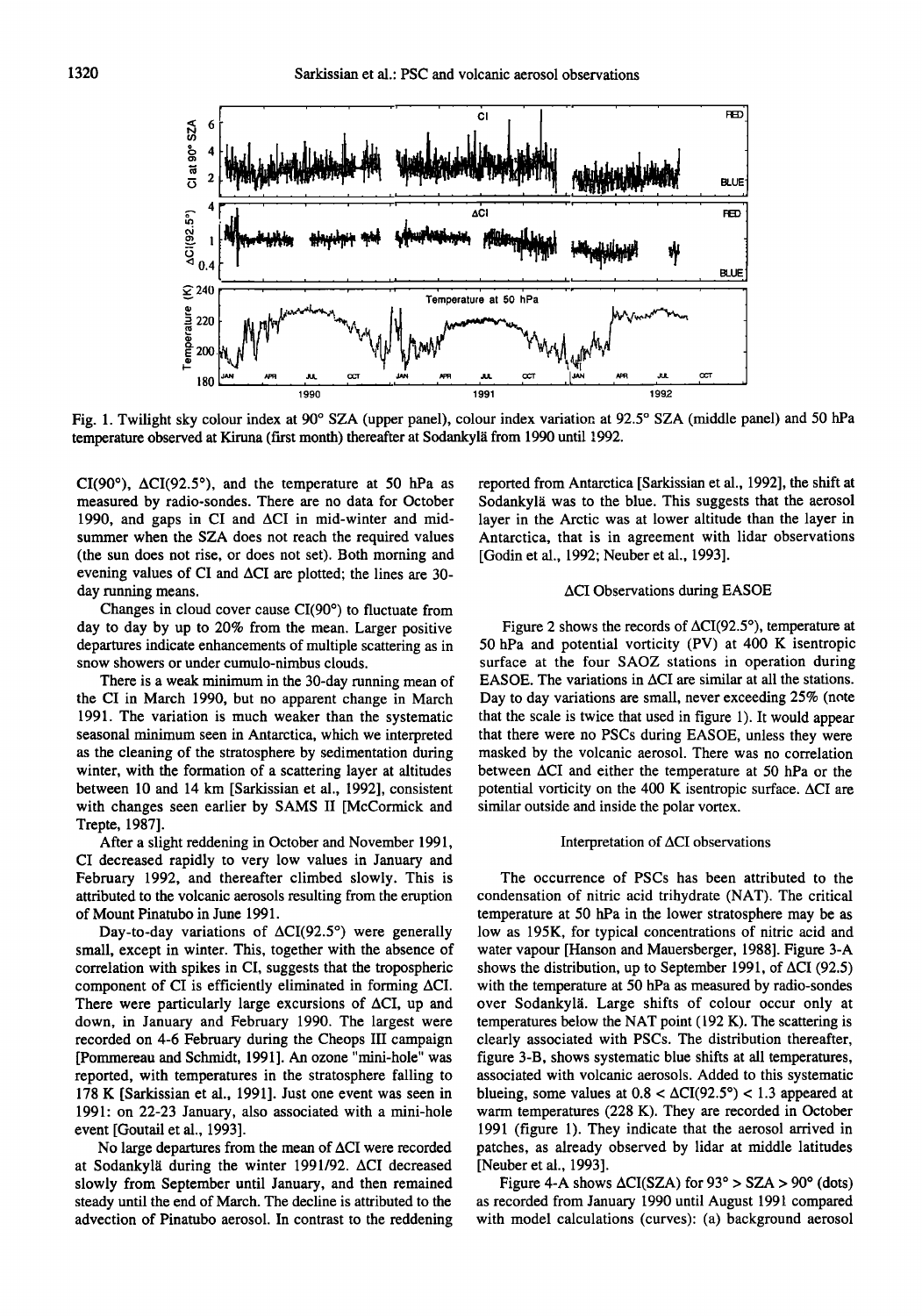

Fig. 2. Colour index variations at 92.5° SZA, 50 hPa temperature and potential vorticity, observed during EASOE at four Arctic stations: a) Scoresbysund, Greenland; b) Polarfront, northern Atlantic; c) Sodankylä, Finland and d) Zhigansk, eastern Siberia.

**only (attenuation 0.16 km-I at ground level, scale height of 2 km in the troposphere and above, a layer from 6 to 18 km of about 1.3 10-3 km-l [tropospheric part from the Handbook of Geophysics, 1965; stratospheric part from SAGE II - Stratospheric Aerosol and Gas Experiment, Brogniez et al.,**  1992]; (b) geometrically thin  $(\Delta Z = 3 \text{ km})$  and optically thick  $(\tau = 0.01)$  high altitude PSC centered at 24 km; (c) low **altitude (Z = 16km), geometrically and optically thick**   $(\Delta Z = 7 \text{ km}, \tau = 0.01)$  PSC. Before the eruption (figure 4-**A), the observed steady ACI during twilight, as well as large reddenings or blueings caused by dense PSCs, are consistent with the model. After the arrival of the volcanic aerosol (figure 4-B), the observations are well captured by the model by introducing the experimental vertical distributions of optical thickness observed from balloons on the 16th of January and thel0th of February 1992 (curves d and e) [Pommereau and Piquard, 1993]. According to the balloon measurements at the end of November, the main aerosol layer was located at about 15 km with a total optical thickness of 0.056. By mid-March its altitude was a little higher (17 km) with a total optical thickness of 0.083. The shifts to the blue in ACI(SZA) are broadly consistent with these reports.** 

**In addition, calculations were made using a model containing both a layer of volcanic aerosols and PSCs. The**  results suggest that the colour shifts may cancel out. A PSC **within the aerosol layer (below 22 km) would be unnoticed.**  However, a geometrically thin  $(\Delta Z = 1-3 \text{ km})$  and optically



Fig. 3. Relation between colour index variation at 92.5° and **50 hPa temperature before (A) and after (B) the arrival of volcanic aerosol. Large sky colour shifts toward the red or the blue are observed first at temperature below 192 K only caused by PSCs-, thereafter systematic blue shifts are observed at all temperatures -caused by volcanic aerosols-.** 

thick  $(\tau > 0.01)$  PSC above 22 km as observed in 1990 would **have resulted in an overall reddening.** 

According to figure 2, no large red shift of  $\Delta CI(92.5^{\circ})$ **was seen during EASOE. However, an ozone "mini-hole" and a minimum in NO2 was recorded by the SAOZ**  spectrometer at Sodankylä on 29-30 December 1991 **[Goutail et al., 1993]. The temperature at23 km was 183 K. On these days the sun does not rise above the horizon, and ACI(92.5 ø) is not available. Figure 5 shows**  CI(SZA) / CI(91<sup>o</sup>) for this event. The pronounced reddening **(to a ratio of 1.8) on the evening of 29 December, and the contrast between the neutrality of the preceding and succeeding twilight and the volcanic blueing evident earlier and later, clearly indicate the persistent presence of high altitude (> 22 km), geometrically thin (1-3 km) and optically thick (optical thickness > 0.01) PSCs.** 

#### **Concluding remarks**

**Colour indices derived from twilight sky measurements at four stations near the Arctic circle have made it possible**  to follow the development of the volcanic aerosol layer **formed after the eruption of Mount Pinatubo. The first** 



**Fig. 4. Observed colour index variations during twilight**   $(ACI)$  before  $(A)$  and after  $(B)$  the arrival of aerosol  $\mathbb{R}$ **September 1991, compared to calculations by a model**  including: (a) background aerosol only; (b) thin  $(\Delta Z = 3 \text{ km})$ and high altitude  $(24 \text{ km})$  optically thick  $(\tau = 0.01)$  PSC; (c) thick (7 km) and low altitude (16 km) optically thick ( $\tau$  = 0.01) PSC; (d) an aerosol layer at 15 km ( $\tau$  = 0.056,  $\Delta Z$  = 5 **km) as observed from a balloon on 16 January 1992 and (e)**  at 17 km ( $\tau = 0.083$ ,  $\Delta Z = 5$  km) as on 10 February 1992. **Without volcanic aerosol, the colour index remains almost constant during twilight, except in presence of PSC. The aerosol layer shifts the index toward the blue at large SZA.**